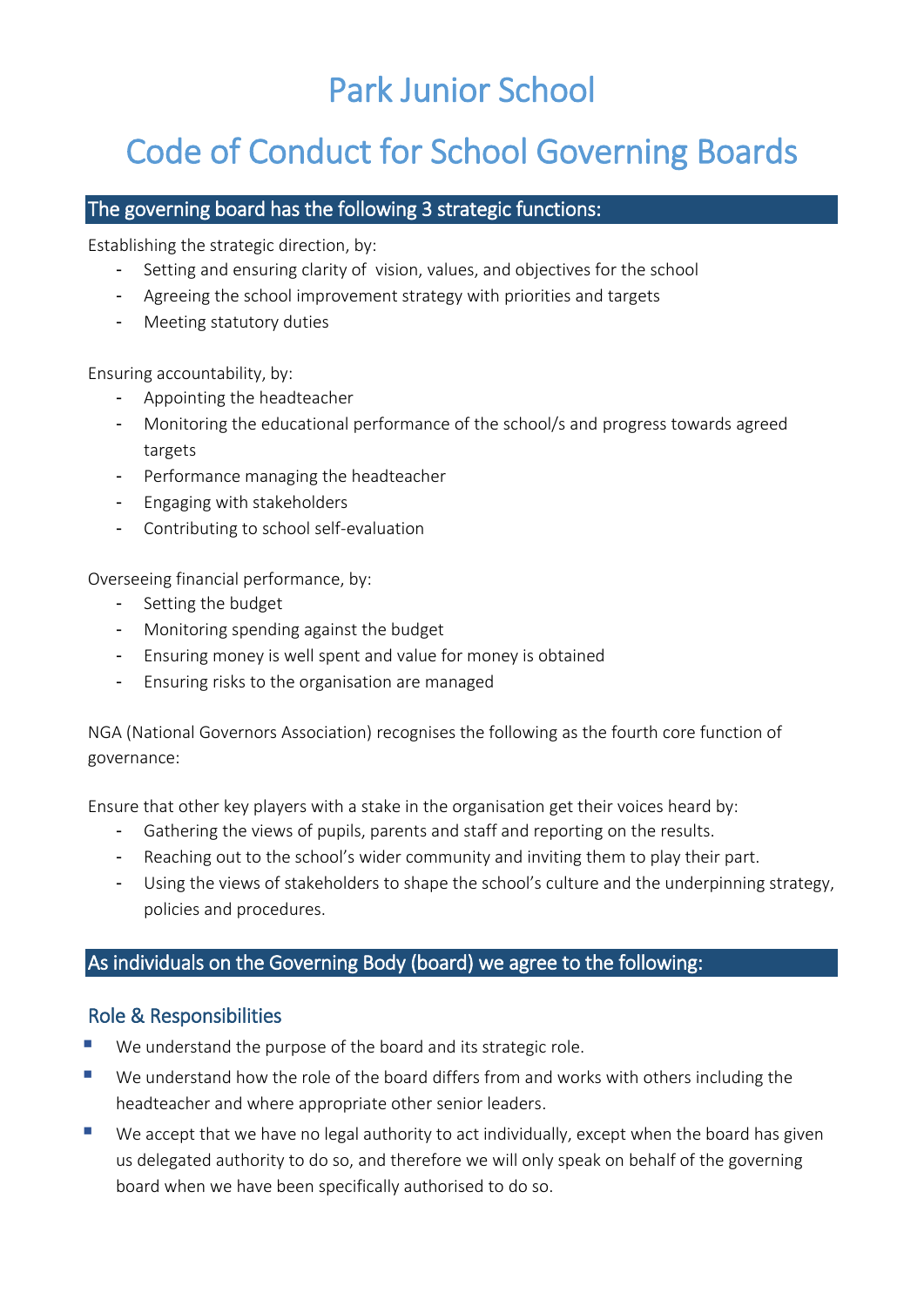- We accept collective responsibility for all decisions made by the board or its delegated agents. This means that we will not speak against majority decisions outside the governing board meeting.
- We have a duty to act fairly and without prejudice, and in so far as we have responsibility for staff, we will fulfil all that is expected of a good employer.
- We will encourage open governance and will act appropriately.
- We will consider carefully how our decisions may affect the community and other schools.
- We will always be mindful of our responsibility to maintain and develop the ethos and reputation of our school/group of schools. Our actions within the school and the local community will reflect this.
- In making or responding to criticism or complaints we will follow the procedures established by the governing board.
- We will actively support and challenge the executive leaders.
- We will accept and respect the difference in roles between the board and staff, ensuring that we work collectively for the benefit of the organisation.
- We will respect the role of the executive leaders and their responsibility for the day to day management of the organisation and avoid any actions that might undermine such arrangements.
- We agree to adhere to the school's rules and polices and the procedures of the governing board as set out by the relevant governing documents and law.
- When formally speaking or writing in our governing role we will ensure our comments reflect current organisational policy even if they might be different to our personal views
- When communicating in our private capacity (including on social media) we will be mindful of and strive to uphold the reputation of the organisation.
- We will avoid, as far as possible, becoming involved in any communication which may lead to a conflict of interest with the role of the governing board.

# Commitment

- We acknowledge that accepting office as a governor involves the commitment of significant amounts of time and energy.
- We will each involve ourselves actively in the work of the governing board, and accept our fair share of responsibilities, including service on committees or working groups.
- We will make full efforts to attend all meetings and where we cannot attend explain in advance why we are unable to.
- We will get to know the school well and respond to opportunities to involve ourselves in school activities.
- We will visit the school, with all visits arranged in advance with the senior headteacher and undertaken within the framework established by the governing board.
- When visiting the school in a personal capacity (i.e. as a parent or carer), we will maintain our underlying responsibility as a governor.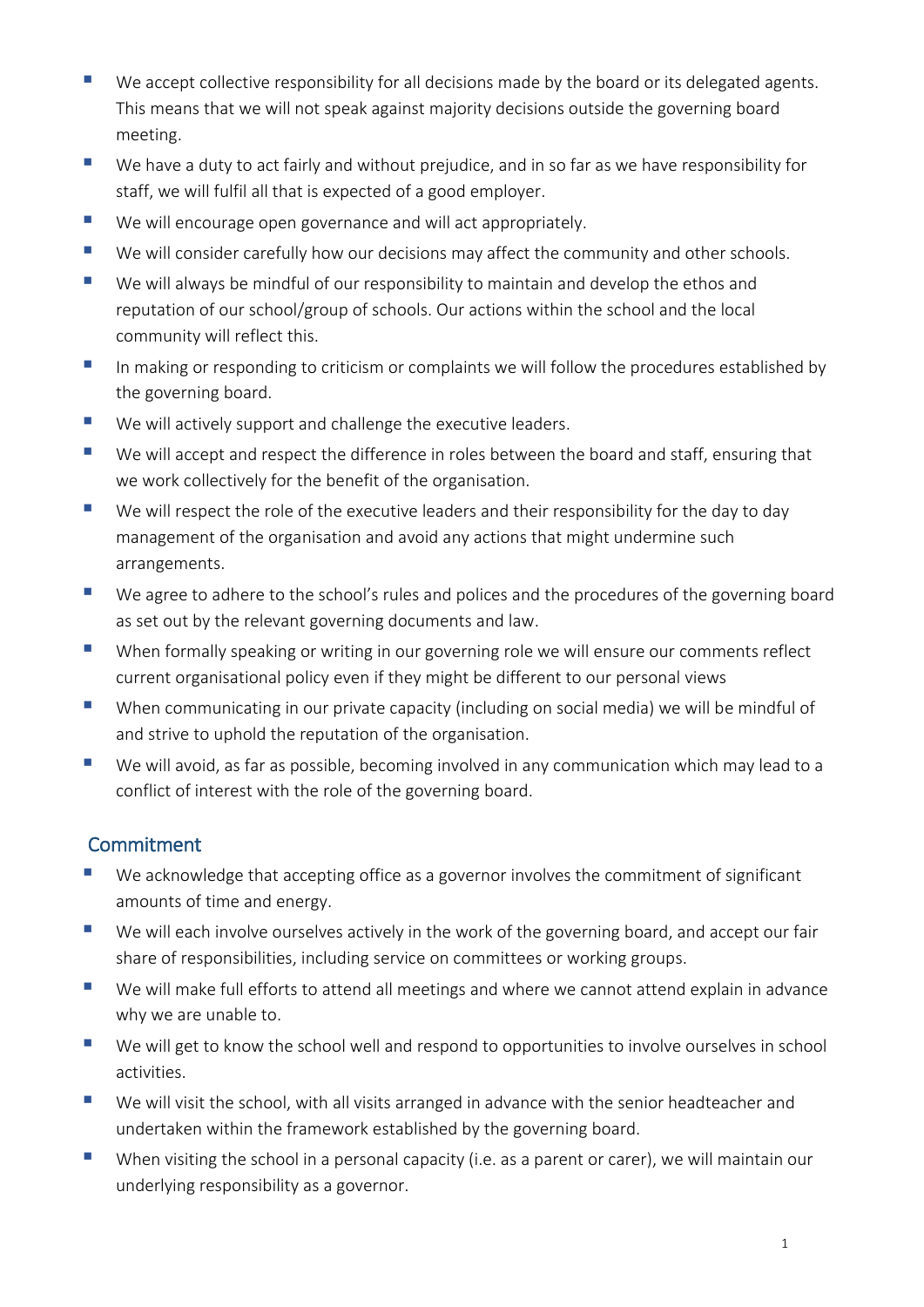- We will consider seriously our individual and collective needs for induction, training and development, and will undertake relevant training.
- We accept that in the interests of open governance, our full names, date of appointment, terms of office, roles on the governing board, attendance records, relevant business and pecuniary interests, category of governor and the body responsible for appointing us will be published on the school's website.
- In the interests of transparency we accept that information relating to governors will be collected and logged on the DfE's national database of governors (Get information about schools).

# Relationships

- We will strive to work as a team in which constructive working relationships are actively promoted.
- We will express views openly, courteously and respectfully in all our communications with other governors, the clerk to the governing board and school staff both in and outside of meetings.
- We will support the chair in their role of ensuring appropriate conduct both at meetings and at all times.
- We will confront malpractice by speaking up against and bringing to the attention of the relevant authorities' any decisions and actions that conflict with the Seven Principles of Public Life (see annex 1) or which may place pupils at risk.
- We are prepared to answer queries from other board members in relation to delegated functions and take into account any concerns expressed, and we will acknowledge the time, effort and skills that have been committed to the delegated function by those involved.
- We will seek to develop effective working relationships with the executive leaders, staff and parents, the trust, the local authority and other relevant agencies and the community.

# **Confidentiality**

- We will observe complete confidentiality when matters are deemed confidential or where they concern specific members of staff or pupils, both inside or outside school.
- We will exercise the greatest prudence at all times when discussions regarding school business arise outside a governing board meeting.
- We will not reveal the details of any governing board vote.
- We will ensure all confidential papers are held and disposed of appropriately.

# Conflicts of interest

- We will record any pecuniary or other business interest (including those related to people we are connected with) that we have in connection with the governing board's business in the Register of Business Interests, and if any such conflicted matter arises in a meeting we will offer to leave the meeting for the appropriate length of time.
- We accept that the Register of Business Interests will be published on the school's website.
- We will also declare any conflict of loyalty at the start of any meeting should the situation arise.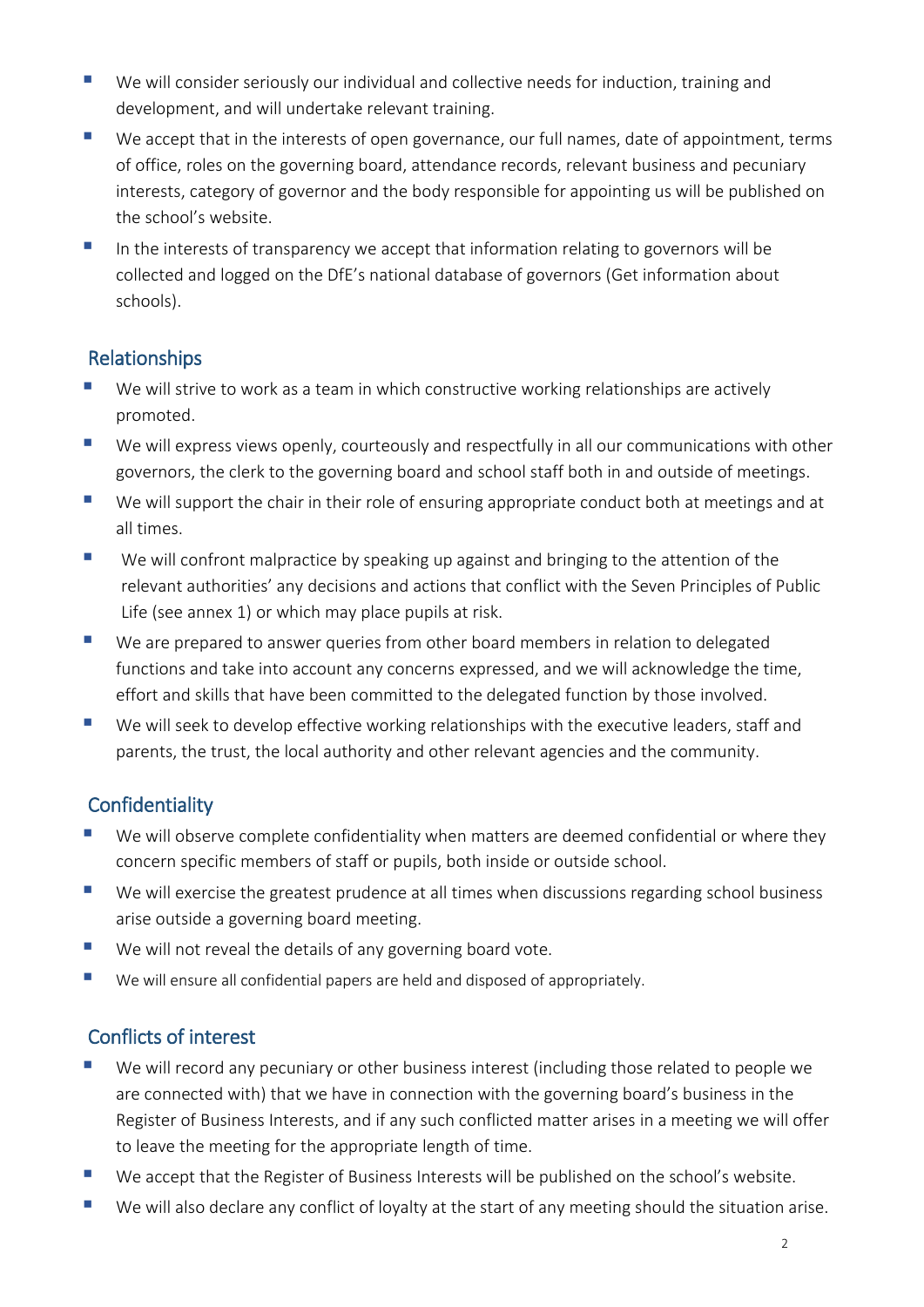We will act in the best interests of the school as a whole and not as a representative of any group, even if elected to the governing board.

#### Ceasing to be a governor/trustee/academy committee member

 We understand that the requirements relating to confidentiality will continue to apply after a governor leaves their term of office or resigns.

### Breach of this code of conduct

- If we believe this code has been breached, we will raise this issue with the chair and the chair will investigate; the governing body will only use suspension/removal as a last resort after seeking to resolve any difficulties or disputes in more constructive ways.
- **Should it be the chair that we believe has breached this code, another governing body member,** such as the vice chair will investigate.

Adopted by the governing board of Park Junior School on 30 September 2019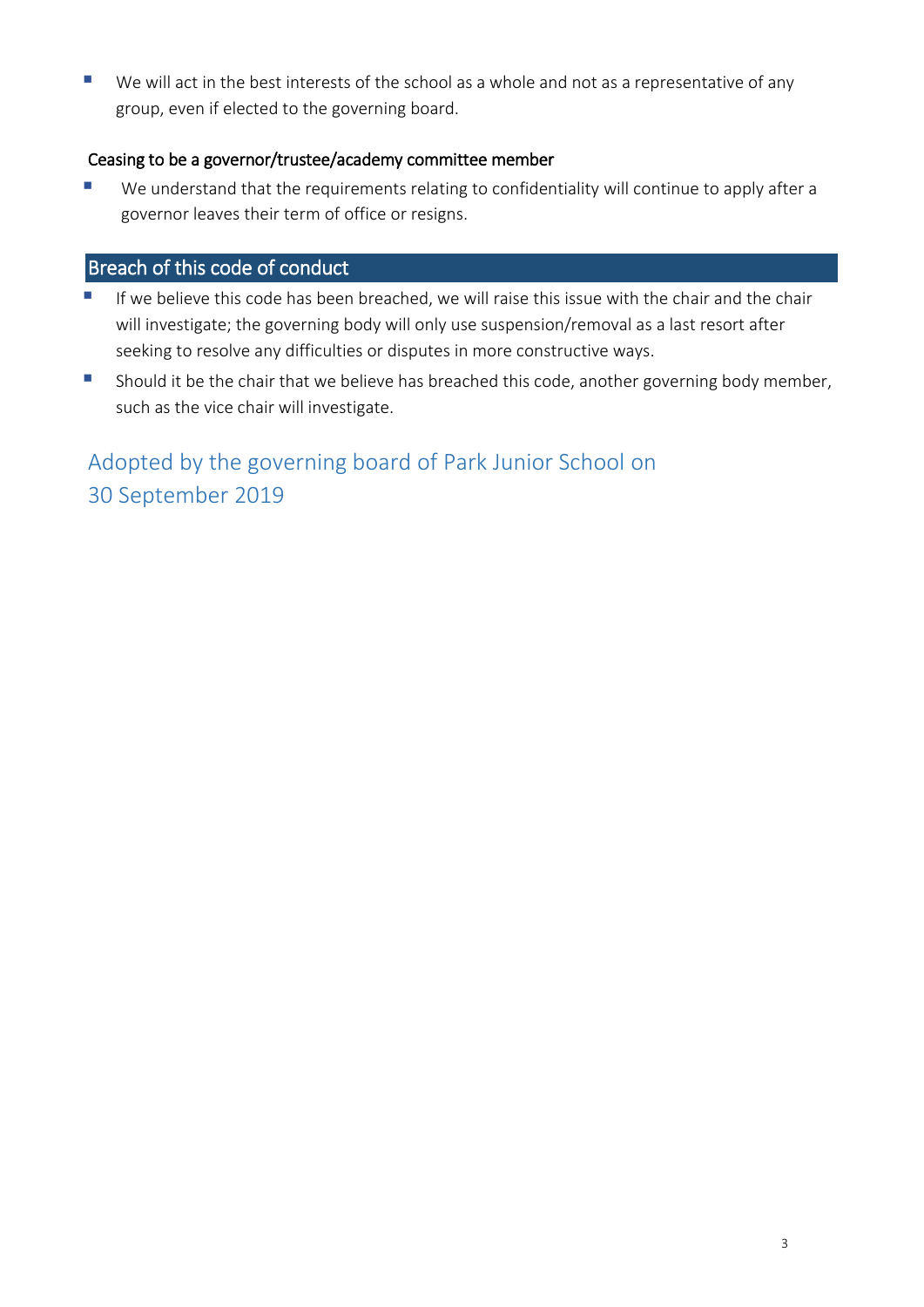# Annex 1

### The seven principles of public life

*Originally published by the Nolan Committee: The Committee on Standards in Public Life was established by the then Prime Minister in October 1994, under the Chairmanship of Lord Nolan, to consider standards of conduct in various areas of public life, and to make recommendations)*

Selflessness - Holders of public office should act solely in terms of the public interest.

Integrity - Holders of public office must avoid placing themselves under any obligation to people or organisations that might try inappropriately to influence them in their work. They should not act or take decisions in order to gain financial or other material benefits for themselves, their family, or their friends. They must declare and resolve any interests and relationships.

Objectivity - Holders of public office must act and take decisions impartially, fairly and on merit, using the best evidence and without discrimination or bias.

Accountability - Holders of public office are accountable to the public for their decisions and actions and must submit themselves to the scrutiny necessary to ensure this.

Openness - Holders of public office should act and take decisions in an open and transparent manner. Information should not be withheld from the public unless there are clear and lawful reasons for so doing.

Honesty – Holders of public office should be truthful

Leadership – Holders of public office should exhibit these principles in their own behaviour. They should actively promote and robustly support the principles and be willing to challenge poor behaviour wherever it occurs.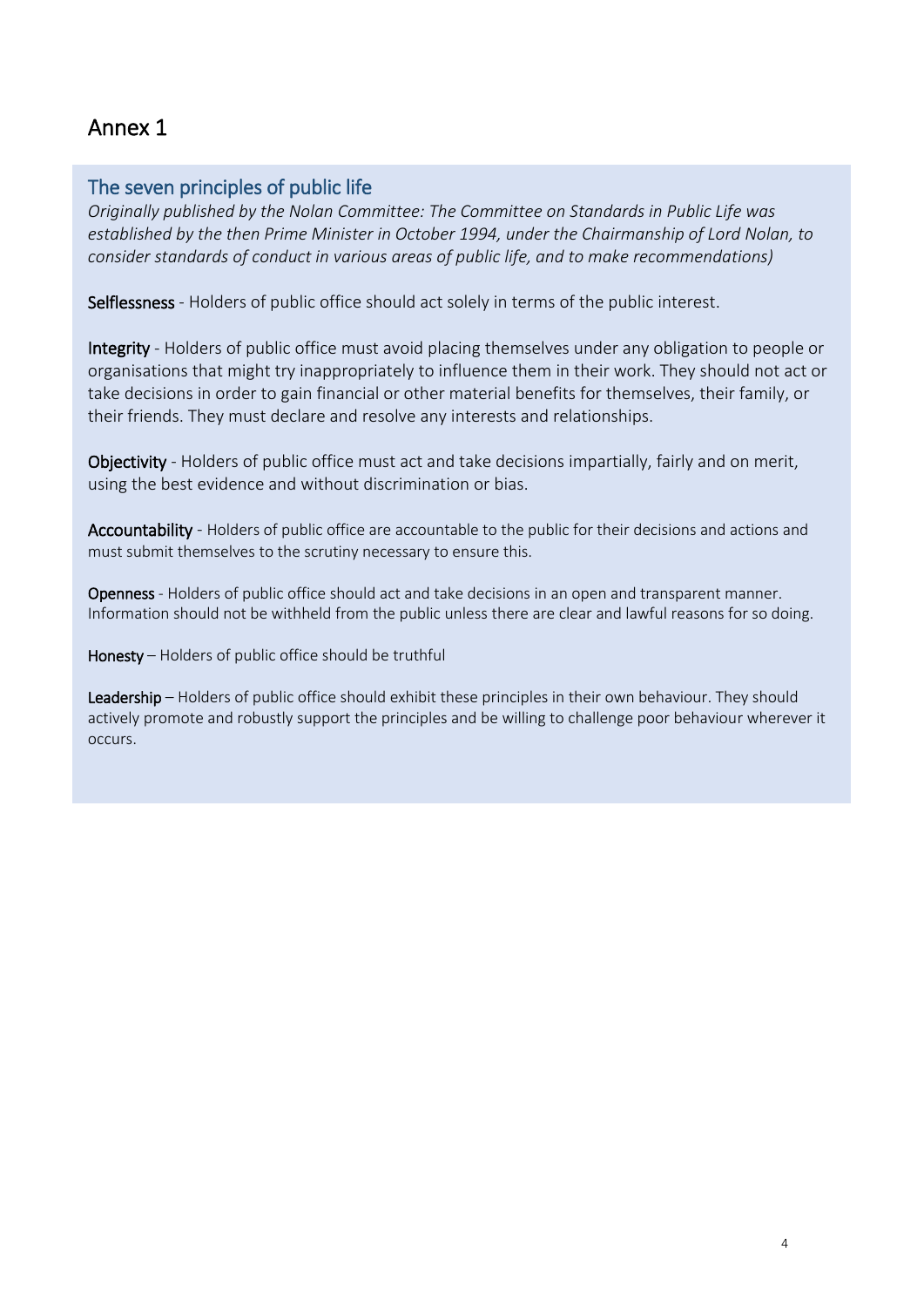### The Framework for Ethical Leadership in Education

*The Ethical Leadership Commission has developed the following Framework for Ethical Leadership to help school leaders take difficult decisions. As important as the language is, these aren't just fine words, they are meant to support a culture in which ethical decision making can flourish.* 

- 1. Selflessness School and college leaders should act solely in the interest of children and young people.
- 2. Integrity School and college leaders must avoid placing themselves under any obligation to people or organisations that might try inappropriately to influence them in their work. Before acting and taking decisions, they must declare and resolve openly any perceived conflict of interest and relationships.
- 3. Objectivity School and college leaders must act and take decisions impartially and fairly, using the best evidence and without discrimination or bias. Leaders should be dispassionate, exercising judgement and analysis for the good of children and young people.
- 4. Accountability School and college leaders are accountable to the public for their decisions and actions and must submit themselves to the scrutiny necessary to ensure this.
- 5. Openness School and college leaders should expect to act and take decisions in an open and transparent manner. Information should not be withheld from scrutiny unless there are clear and lawful reasons for so doing.
- 6. Honesty School and college leaders should be truthful.
- 7. Leadership School and college leaders should exhibit these principles in their own behaviour. They should actively promote and robustly support the principles, and be willing to challenge poor behaviour wherever it occurs. Leaders include both those who are paid to lead schools and colleges and those who volunteer to govern them.

Schools and colleges serve children and young people and help them grow into fulfilled and valued citizens. As role models for the young, how we behave as leaders is as important as what we do. Leaders should show leadership through the following personal characteristics or virtues:

- a. Trust: *leaders are trustworthy and reliable*  We hold trust on behalf of children and should be beyond reproach. We are honest about our motivations.
- b. Wisdom: *leaders use experience, knowledge and insight*  We demonstrate moderation and self-awareness. We act calmly and rationally. We serve our schools and colleges with propriety and good sense.
- c. Kindness: *leaders demonstrate respect, generosity of spirit, understanding and good temper*  We give difficult messages humanely where conflict is unavoidable.
- d. Justice: *leaders are fair and work for the good of all children*  We seek to enable all young people to lead useful, happy and fulfilling lives.
- e. Service: *leaders are conscientious and dutiful*  We demonstrate humility and self-control, supporting the structures, conventions and rules which safeguard quality. Our actions protect high-quality education.
- f. Courage: *leaders work courageously in the best interests of children and young people*  We protect their safety and their right to a broad, effective and creative education. We hold one another to account courageously.